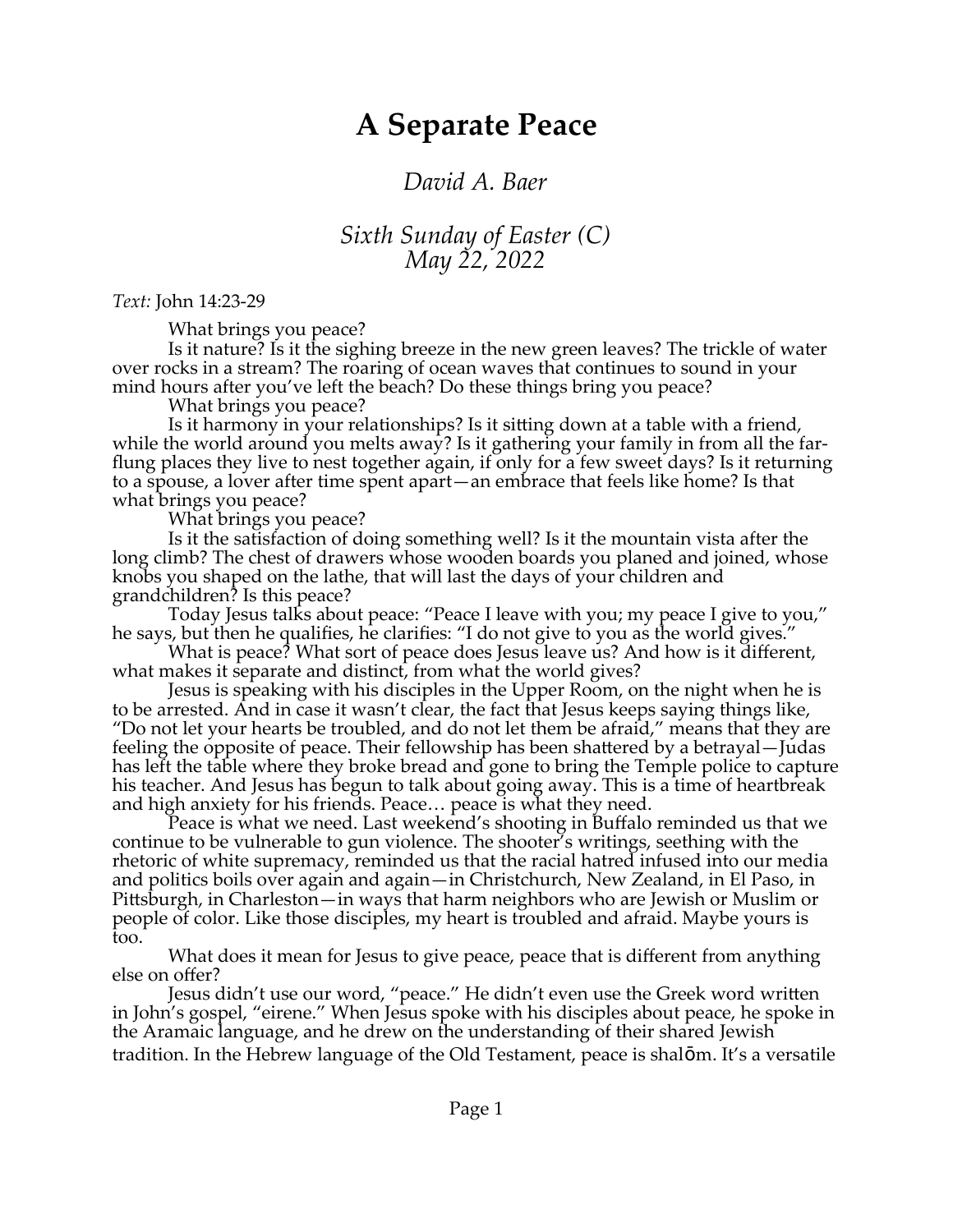word. It means "hello," and "goodbye"—what a wonderful way to greet someone! It means "health." Shalōm is not just the absence of conflict, but fullness of well being. The Talmud even considers Shalōm to be one of the names of God.

In our language, the word "peace" sometimes takes on a negative meaning. Sometimes in the chaos that comes with living with 2 kids and a dog, I find myself saying, "Can't I get some peace and quiet?!" Peace sometimes means the absence of noise, of conflict, of worry. Not so with *shalom*. *Shalom* is the Sabbath, a day of rest and enjoyment. *Shalom* is the health of the body, the family, and the community. *Shalom* is the storm stilled, the raging waves calmed, and all the wild forces of nature quiet and at ease. *Shalom* is peace, not as the absence of disruption, but peace as the fullness of health, justice, prosperity, joy, and harmony between God, people, and all the creatures.

<span id="page-1-0"></span>This is the peace that Jesus promises.

"I do not give to you as the world gives," Jesus says. How is Jesus' peace different?

There was an island nation in the Caribbean, whose people had thrown off the shackles of their enslavement, risen up, and won their freedom. One day a fleet of warships appears off the coast, and an envoy brings a message: If you want peace, you must pay. Pay back those who enslaved you for their losses. This is the story of Haiti, the first modern nation founded by formerly enslaved people, and it appears in a long-form piece in today's New York Times.<sup>[1](#page-1-1)</sup> Read this story and the history it tells, and you can find out about the extortion of \$21 billion that might have set this nation on a different path, if they had been allowed to keep it and build, educate, develop like other nations. What do the nations who benefited, who continue to benefit from this act of piracy—France, mainly, but also the United States—what do these nations owe today to the impoverished descendants of those we robbed and plundered?

In any case, this is an extreme example of something that is true in general: the world gives peace at a cost. You must pay for your freedom. You have got to pay for security. Peace has a price.

The religious establishment in Jerusalem bought peace with Rome at the price of the life of an innocent man, Jesus. The suffering of innocent people is often the price of peace as the world gives.

We buy peace, sometimes, at the price of suppressing our hurts, swallowing our discontent, so as not to cause trouble. We do it in our personal relationships. And we do it as a people, when we refuse to teach our children the difficult stories about our past, tying our nation's history up in a tidy little package with a bow, with all the ambiguities and imperfections tucked safely away. Maybe if I cover the wound, it disappears. Maybe if I say it doesn't hurt, it won't. But maybe, just maybe concealing the sources of our pain only makes it harder to heal.

When we buy peace, it may yield the absence of conflict, but it will never be the fullness of justice. It is not shalom. It is not what Jesus promises. "I do not give to you as the world gives," he says.

Jesus has in mind something more enduring.

I was talking just recently with someone who had been living with friends good, close friends—for a couple of years, and now that season of life had passed. And they could still be friends, still see each other, but they weren't living together anymore, and so something good, something profound, had been lost. And they were all feeling it and mourning it together.

<span id="page-1-1"></span>[<sup>1</sup>](#page-1-0) Federico Rios, "The Ransom. The Root of Haiti's Misery: Reparations to Enslavers." *New York Times*, 22 May 2022. [https://www.nytimes.com/2022/05/20/world/americas/haiti-history-colonized](https://www.nytimes.com/2022/05/20/world/americas/haiti-history-colonized-france.html)[france.html.](https://www.nytimes.com/2022/05/20/world/americas/haiti-history-colonized-france.html) Accessed 5/22/2022.